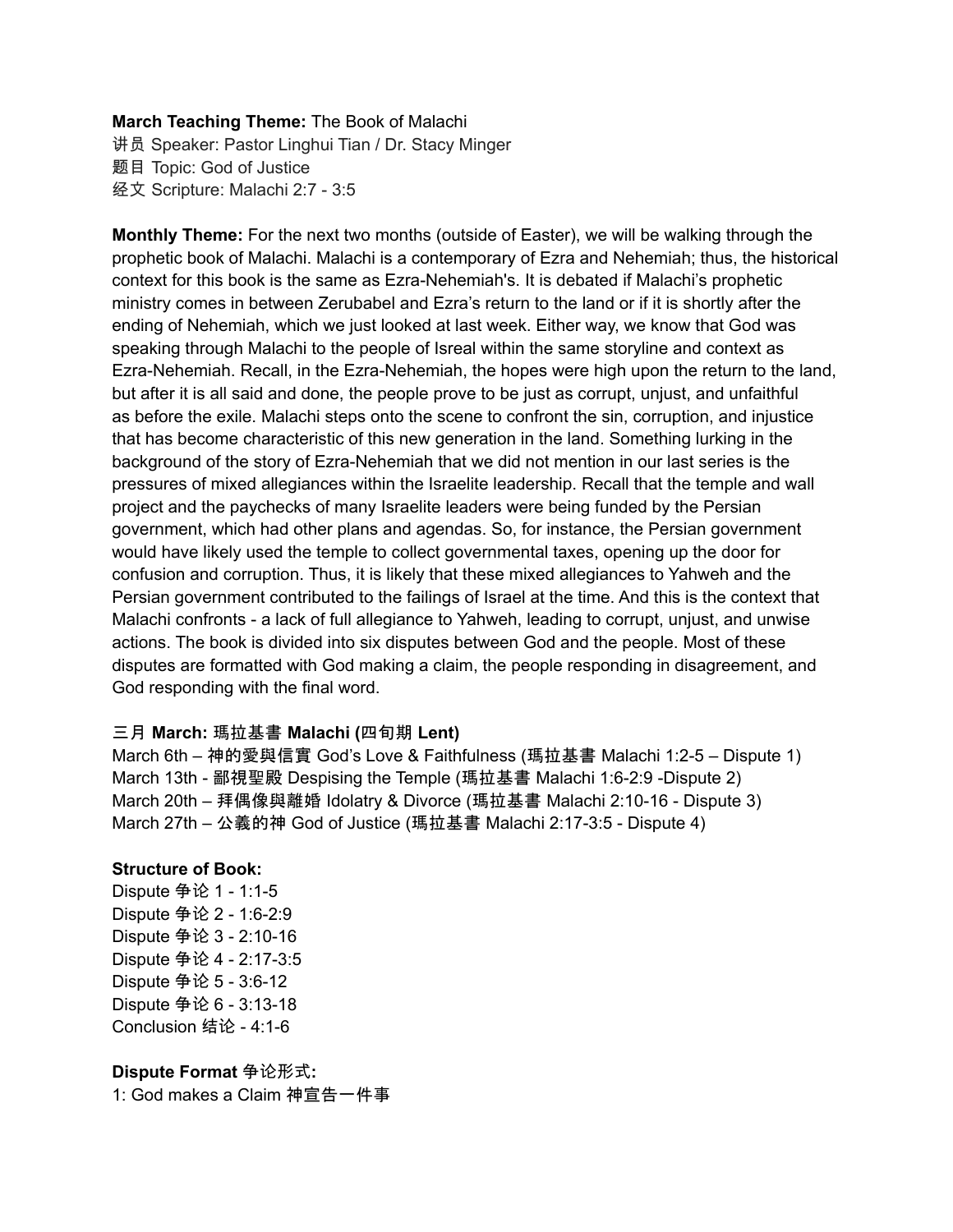2: The People Respond in Disagreement 百姓反驳

3: God Responds 神回应

## **Resources:**

[Sermon](https://youtu.be/iyhHjcp8dCc?t=932) Video (Pastor Tian) [Sermon](https://docs.google.com/presentation/d/1Z42SRfPE4y7X35krGxPyyWJIcGQjSowz/edit?usp=sharing&ouid=111022305003760555164&rtpof=true&sd=true) Slides (Pastor Tian) [Sermon](https://www.youtube.com/watch?v=975O71BWhnE) Video (Dr. Stacy Minger)

[Overview:](https://bibleproject.com/explore/video/malachi/) Malachi (Bible Project) [English] [Overview:](https://www.youtube.com/watch?v=8T57vKj-Ix8&list=PLE-R0uydm0uN0xKD3tw0aheiQojlf1JB1&index=29) Malachi (Bible Project) [Mandarin] Map of [Israel/Judah/Edom](https://docs.google.com/presentation/d/1tFqR--i8vR65UNcydtMDcN0P1IocObGP6zsQPzodJvg/edit?usp=sharing) before the Babylonian Exile Maps of the [Persian](https://docs.google.com/presentation/d/1etJFccQZX3MryDbRrS1s5n6bjpYFgUOYwQ4VQG_JuV4/edit?usp=sharing) Empire Map of Judah [\(Yehud\)](https://docs.google.com/presentation/d/1B-jPxAPFXvR-dkqLLivyckb0uZtp_PYXSNJsG_iepRA/edit?usp=sharing) under Persian rule [Timeline](https://docs.google.com/presentation/d/1pivSiquO322iIeBUBqD0yGXiqO8ft5FlPvqLRck4eek/edit?usp=sharing) of Rebuild under Persian Rule

# **Discussion Questions** (Pastor Linghui Tian)

- (1) Read Malachi 2:7-3:5 together. What observations do you make, and what stands out to you? How would you summarize the passage?
- (2) 如何正确理解2:17节"公义的神在哪里"这句话?为什么当时以色列人会这样质问上帝? 生活中, 我们是否也有过类似怀疑神公义的时候?How to correctly understand the sentence "Where is the righteous God" in 2:17? Why did the Israelites question God in this way? Have we ever had similar doubts about God's justice in our life?
- (3) 当以色列人质问上帝公义的同时,是否他们自己的行为比他人好,还是与他人一样(参考3 :5)。这对今天的基督徒有哪些提醒?When the Israelites questioned God's righteousness, whether they themselves acted better than others, or the same as others (cf. 3:5). What reminders does this have for Christians today?
- (4) 如果上帝是公义的上帝,为什么上帝没有立即惩罚作恶的人(参考结18:23、33:10-11,彼 后3:9和玛3:6)。如果上帝是给人机会的上帝,是不是这个机会是无限延伸的?这对今天 的基督徒有哪些帮助?If God is a righteous God, why does God not immediately punish evildoers (cf. Ezekiel 18:23, 33:10-11, 2 Peter 3:9 and Mal 3:6). If God is the God of opportunity, is that opportunity infinite? How does this help Christians today?

# **Important Notes** (Pastor William R. Horne)**:**

Notes on Q1: Please take note of the context, both recalling what we learned in Ezra-Nehemiah and using the above resources (maps, videos, etc.). Here the people complain that it appears God's justice is absent as evil people seem to do well. God responds point to the future, that God's justice and deliverance will come. Included in this justice is his putting the people of God on trial as well, where they must answer, did they give false witnesses, did they defraud their workers of their wages, did they oppress the widows and fatherless, did they deprive the foreigner, the immigrant of justice. If we desire the God of Justice in our world, we too must examine our lives, whether we have acted for justice or not. This passage also contains clear New Covenant ties with reference to the "messenger sent to prepare the way," calling people to repentance of their sins in preparation for the Lord-Messiah to come. And we know that messenger was John the Baptist and the Lord coming to his temple is none other than Jesus